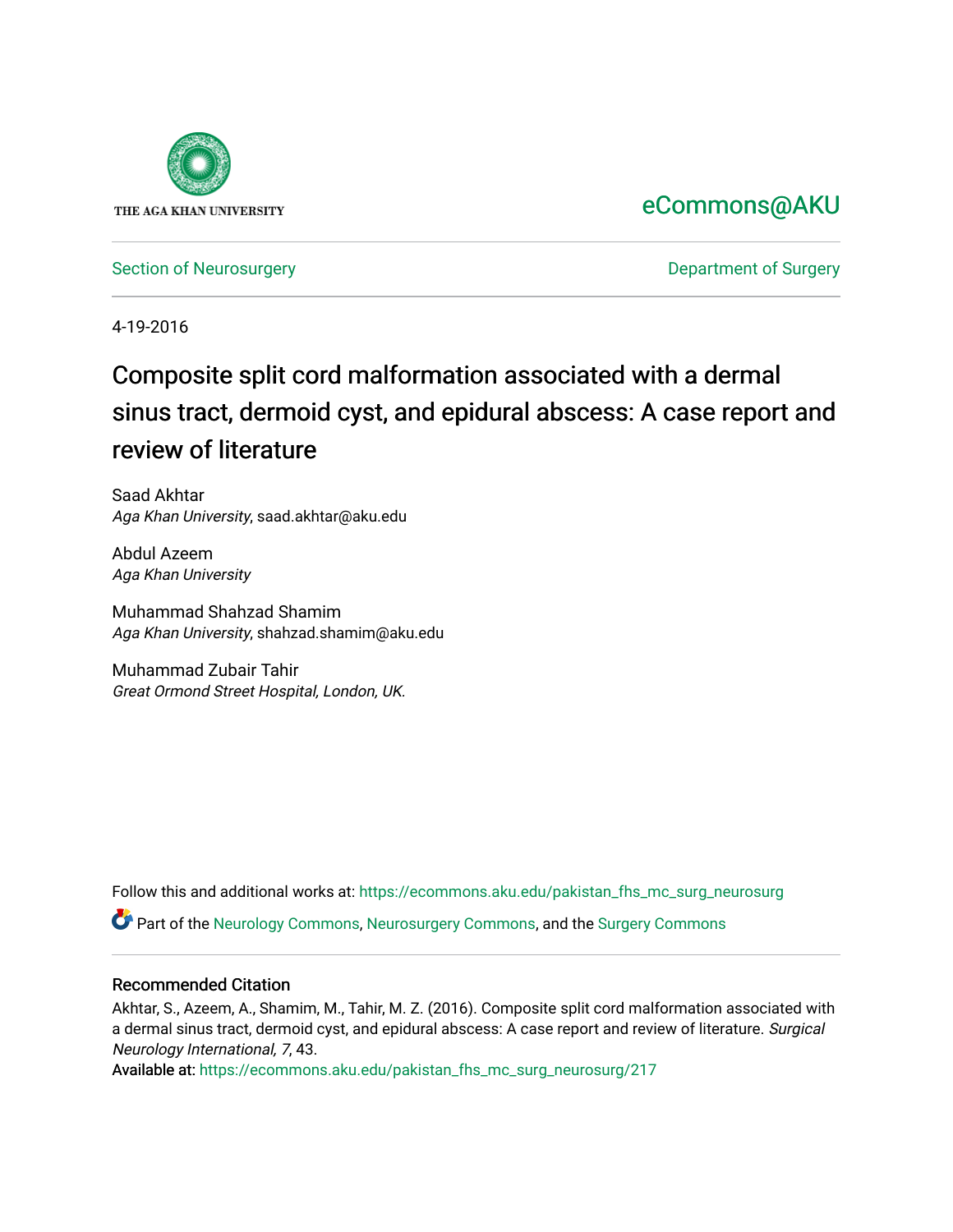http://www.surgicalneurologyint.com Angeles, CA, USA **OPEN ACCESS For entire Editorial Board visit :**

## Case Report

# **Composite split cord malformation associated with a dermal sinus tract, dermoid cyst, and epidural abscess: A case report and review of literature**

Saad Akhtar, Abdul Azeem<sup>1</sup>, Muhammad Shahzad Shamim, Muhammad Zubair Tahir<sup>2</sup>

Department of Surgery, Section of Neurosurgery, Aga Khan University Hospital, 1 Medical College, Aga Khan University, Karachi, Pakistan, 2 Department of Neurosurgery, Great Ormond Street Hospital, London, UK

E‑mail: Saad Akhtar ‑ saad.akhtar@aku.edu; Abdul Azeem ‑ abdulazeem22@hotmail.com; \*Muhammad Shahzad Shamim ‑ shahzad.shamim@aku.edu; Muhammad Zubair Tahir ‑ zubair.tahir@gosh.nhs.uk \*Corresponding author

Received: 09 February 16 Accepted: 14 March 16 Published: 19 April 16

## **Abstract**

**Background:** Split cord malformation (SCM) is typically present at a single level but rarely, may be present at multiple levels in the spinal cord and can be associated with a wide array of lesions such as myelomeningoceles, lipomas, teratomas, and dermal sinus tracts (DSTs).

**Case Description:** We describe a case of a 15‑month‑old female child who presented with high‑grade fever and progressive motor weakness in the lower limbs. Magnetic resonance imaging revealed the presence of SCM along with an epidural abscess, DST, and dermoid cyst. The child underwent surgery for excision of DST along with removal of the dermoid cyst and drainage of epidural abscess. The postoperative course was uneventful. Elective repair of the SCM was performed 4 weeks later. The postoperative course was uneventful again.

**Conclusion:** To the best of our knowledge, the combination of a composite SCM with a DST and dermoid cyst with associated epidural abscess has rarely been reported in literature.

**Key Words:** Dermal sinus tract, dermoid cyst, empyema, split cord malformation



### **INTRODUCTION**

Split cord malformation (SCM) has been classified by Pang et al., into Types 1 and  $2$ .<sup>[14,15]</sup> Type 1 SCM is defined by the presence of two hemicords, each in their own dural tube and separated by a dura‑sheathed rigid osseocartilaginous median septum or bony spur; whereas Type 2 SCM refers to the presence of two hemicords within a single dural tube separated by a nonrigid, fibrous median septum.[14,15]

Congenital dermal sinus tract (DST) formation is an anomaly resulting from the abnormal separation of the neuroectoderm from the cutaneous ectoderm.[10] The sinus can terminate in subcutaneous tissue, or it may extend beyond the dura and terminate in the spinal cord or conus medullaris.[9] This allows a path for infections and hence the formation of an abscess.[5] DSTs may also be associated with inclusion cysts which may be "intramedullary, intradural extramedullary, or extraspinal in location."[4]

This is an open access article distributed under the terms of the Creative Commons Attribution-NonCommercial-ShareAlike 3.0 License, which allows others to remix, tweak, and build upon the work non-commercially, as long as the author is credited and the new creations are licensed under the identical terms.

**For reprints contact:** reprints@medknow.com

**How to cite this article:** Akhtar S, Azeem A, Shamim MS, Tahir MZ. Composite split cord malformation associated with a dermal sinus tract, dermoid cyst, and epidural abscess: A case report and review of literature. Surg Neurol Int 2016;7:43. http://surgicalneurologyint.com/Composite-split-cord-malformation-associatedwith-a-dermal-sinus-tract,-dermoid-cyst,-and-epidural-abscess:-A-case-report-andreview-of-literature/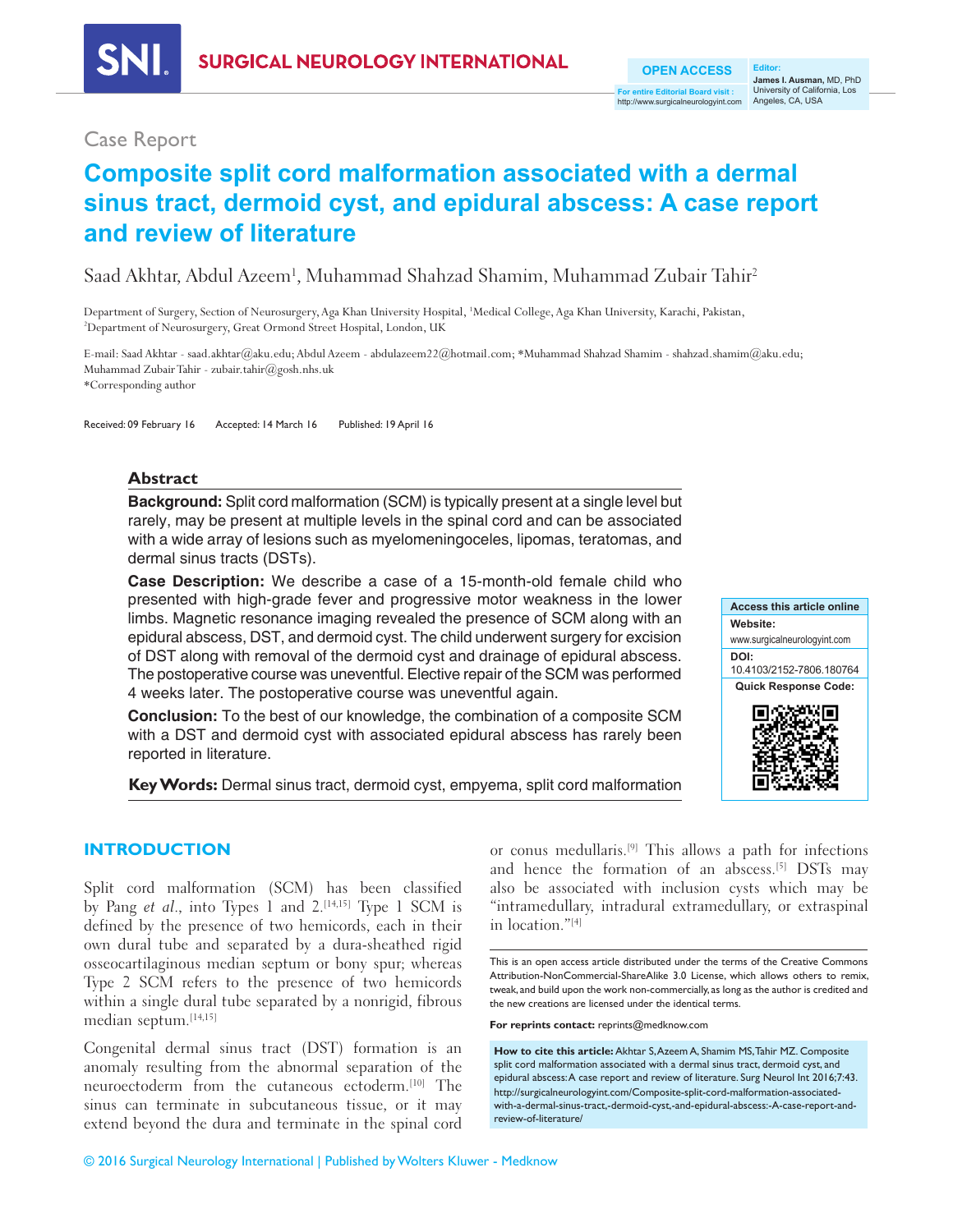The combination of Type 1 SCM with associated anomalies has been reviewed in literature; however, to the best of our knowledge, a combination of SCM at various levels in continuation with DST and dermoid cyst has rarely been reported. This case report also reviews the relevant literature related to this presentation.

### **CASE REPORT**

A 15‑month‑old female child presented with high‑grade fever and progressive bilateral leg weakness with difficulty in balance for 2 weeks. There was no history of trauma, and the birth history was unremarkable. The patient was the first child of consanguineous parents.

On clinical examination, power in the left lower limb was 3/5 and 4/5 in the right lower limb. Examination of the back revealed a very small, abnormal tuft of hair in the midline in the mid lumbar region suggesting the presence of occult spinal dysraphism [Figure 1]. Thorough examination of the tuft of hair did not reveal any apparent sinus opening.

Magnetic resonance imaging (MRI) of the brain and full spine was carried out which revealed the presence of two Type 1 SCM in the thoracolumbar regions. The malformation started as a Type 1 SCM from T4 to T6, separated by a bony spur. The two hemicords then entered the same dural sheath but before uniting into a



**Figure 1: T1-weighted image (sagittal section) with the dermal sinus tract (pointed by the blue arrow)**

single, normal spinal cord, divided into another Type 1 SCM from T9 to T11, separated by another bony spur. The two hemicords then fused into a single dural sheath before continuing as a single spinal cord from T12 onward [Figure 2]. The MRI also showed a DST at L1 [Figure 1] and an epidural abscess from T12 to L3 level [Figure 3]. Preoperative workup revealed C-reactive protein (CRP) of 2.8. The child was also evaluated for other anomalies, and computed tomography scan of kidney, ureter, and bladder revealed a duplicate collecting system with two separate renal pelvises and ureters in the right kidney.

The child underwent surgery through a limited exposure, incorporating the tuft of hair. Upon dissecting the lumbar fascia, a thick‑walled, pearly white, elongated sinus tract was soon visible [Figure 4]. The tract was traced to the dura, where it fused onto it, communicating directly with the intradural space. The entire tract was excised, including the attached dura of the thecal sac, which was then primarily repaired. The extradural space showed extensive purulent collection along with long (2–3 cm) strands of thick hairs and sebaceous material. The extradural space was further explored through one level laminectomy and was extensively irrigated until the irrigant appeared clear and no further hairs could be delivered. The DST and dermoid cyst were distant from either of the SCM. Samples were sent for culture, sensitivity, and histopathological analysis. No attempts were made to relieve the SCM at this stage.

Culture from the pus showed growth of Staphylococcus aureus which was also resistant to all beta-lactams. Histopathology revealed a sinus tract with collagenous tissue without any lining, along with separate keratin flakes and a small bony chip. The cystic lesion showed skin tissue lined by keratinizing squamous epithelium. The lumen had keratin flakes and a granular layer was seen. Focally, hair follicles were also present. However, no other germ cell component was seen. The features favored those of a dermoid cyst. The child made an uneventful postoperative recovery and was kept on broad‑spectrum antibiotics which were then changed to specific Gram‑positive coverage, extending to a full 2 weeks of administration. No new neurological deficits were noted, and she was subsequently discharged. At subsequent follow‑ups, the child regained full function in both the lower limbs.



Figure 2: This sequence (axial section) shows the spinal cord as seen at T6, T11, and T12, respectively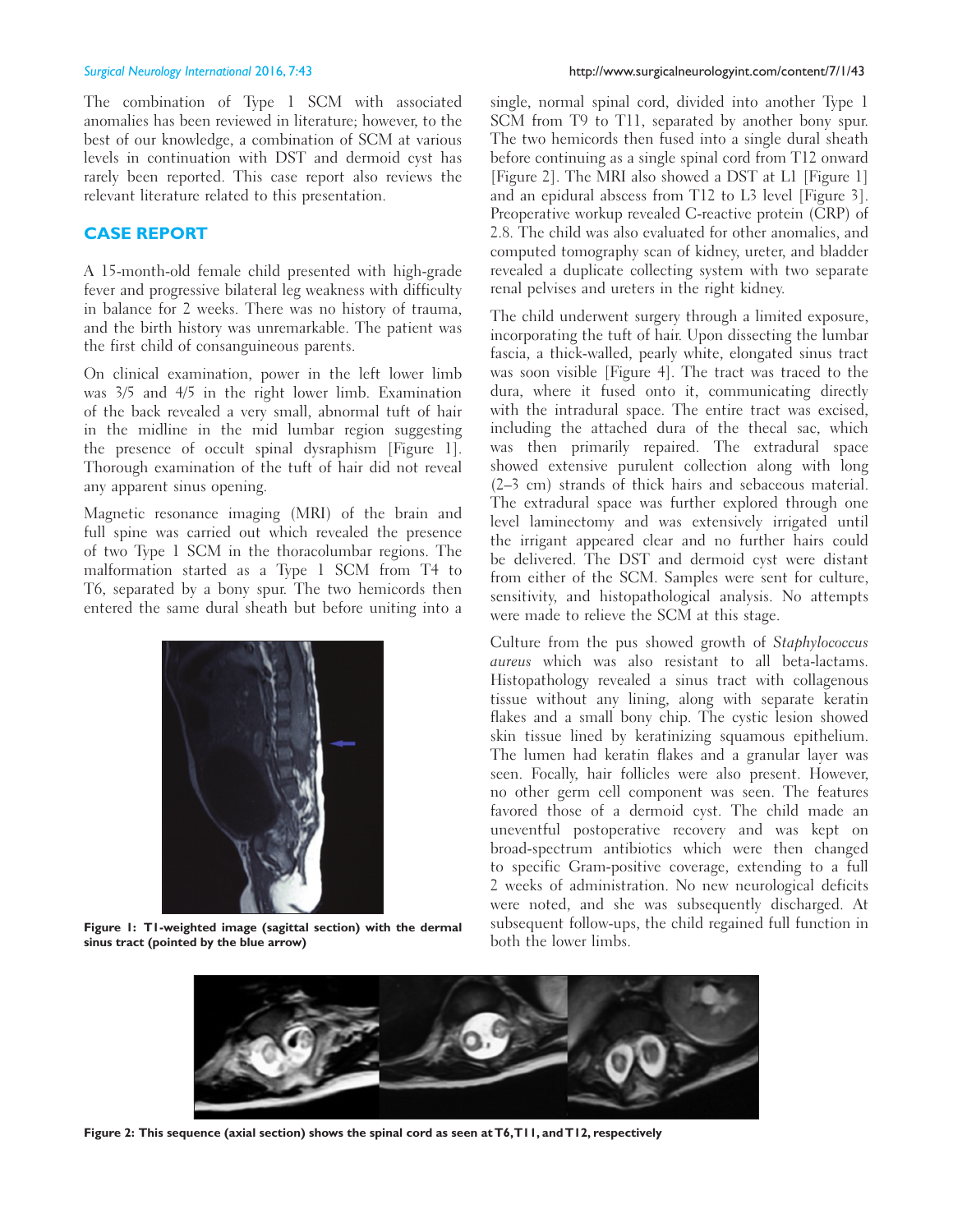Upon completion of her antibiotic course and normalization of CRP, she was readmitted 4 weeks later for elective repair of her multilevel SCM. Both malformations were approached through a single linear midline incision, and after respective laminectomies, the bony spurs at each level were individually drilled and removed. The operative findings correlated with the MRI interpretation and in between the two Type 1 SCM, there existed a single dural sheath. The canal was spacious and no attempts were made to reconstruct the two dural



**Figure 3: T2-weighted image (sagittal section) showed the presence of abscesses**

sheaths into one, at either level. The child once again made an uneventful recovery.

### **DISCUSSION**

The unified theory for SCM states that it develops due to the formation of an "accessory neurenteric canal," which allows communication between the ectoderm and endoderm as stated by Pang *et al*.<sup>[14,15]</sup> The presence of such a canal leads to the separation of the notochord in that region and the presence of an endomesenchymal tract around it, results in the presence of a septum between the two cords and the lesions seen on it.<sup>[14,15]</sup> Hence, if such canals are present at multiple levels,



**Figure 4: The dermal sinus tracts as seen intraoperatively (labeled by the blue arrow) leading to thecal sac and epidural abscess**

| Year | <b>Primary</b><br>authors                 | Age/sex                                              | <b>Presentation</b>                                                                                                                                                                                                             | <b>Presence of</b><br>dermal sinus tract | <b>Other features</b>                                                                                                           |
|------|-------------------------------------------|------------------------------------------------------|---------------------------------------------------------------------------------------------------------------------------------------------------------------------------------------------------------------------------------|------------------------------------------|---------------------------------------------------------------------------------------------------------------------------------|
| 2015 | Our case                                  | 15 months/female                                     | High-grade fever<br>Progressive, bilateral leg weakness (for 2 weeks)<br>Power of 3/5 in left lower limb and 4/5 in the right<br>lower limb<br>Abnormal tuft of hair in the midline in the<br>mid-lumbar region                 | L1                                       | Type 1 SCM from T4 to T6<br>Type 1 SCM from T9 to T11<br>Dermoid cyst                                                           |
| 2012 | Singh et al.[17]                          | 18 months/male                                       | Increasing weakness in right foot since birth<br>Clubfoot on right with power of 3/5<br>Pigmented skin in upper thoracic and lower<br>lumbar region with hypertrichosis and tenderness                                          | None                                     | Type 2 SCM at T2<br>Type 1 SCM at L2                                                                                            |
| 2011 | Ailawadhi and<br>Mahapatra <sup>[2]</sup> | 3 years/female                                       | Worsening scoliosis<br>Mild weakness in left lower limb                                                                                                                                                                         | No                                       | Type 1 SCM at T6, T12,<br>and L <sub>3</sub>                                                                                    |
| 2011 | Khandelwal<br>$et al.$ [11]               | 4 years/female                                       | Swelling (6 cm $\times$ 8 cm) in lower back and<br>difficulty in walking<br>Dermal sinus in coccygeal region<br>Power of 4/5 in lower limbs                                                                                     | Coccygeal region                         | Thoracic nonterminal<br>myelocystocele at D7-D8<br>Type 2 SCM at T10<br>Type 1 SCM at L2-L3<br>Hydrocephalus                    |
| 2005 | Akay et al.[3]                            | 6 months/female                                      | Symptoms of common cold<br>Scoliosis in thoracic spine with hypertrichosis                                                                                                                                                      | No                                       | Type 1 SCM at T4 and T5<br>Type 2 SCM at T12                                                                                    |
| 2001 | Vaishya and<br>Kumarjain <sup>[19]</sup>  | 30 months/male<br>16 months/female<br>30 months/male | Case 1: Severe kyphoscoliosis in dorsal region,<br>hyperpigmented patch on back, bilateral<br>increased muscle tone<br>Case 2: Scoliosis in lower thoracic region<br>Case 3: Hypertrichosis on lower back and<br>Kyphoscoliosis | No                                       | Case 1: Type 2 SCM at T7<br>and T10-T11<br>Case 2: Type 1 SCM at<br>L2-L3 and Type 2 at L5<br>Case 3: Types 1 and 2<br>at L1-L3 |

|  |  |  | Table 1: Review of cases with split cord malformation at multiple levels |
|--|--|--|--------------------------------------------------------------------------|
|--|--|--|--------------------------------------------------------------------------|